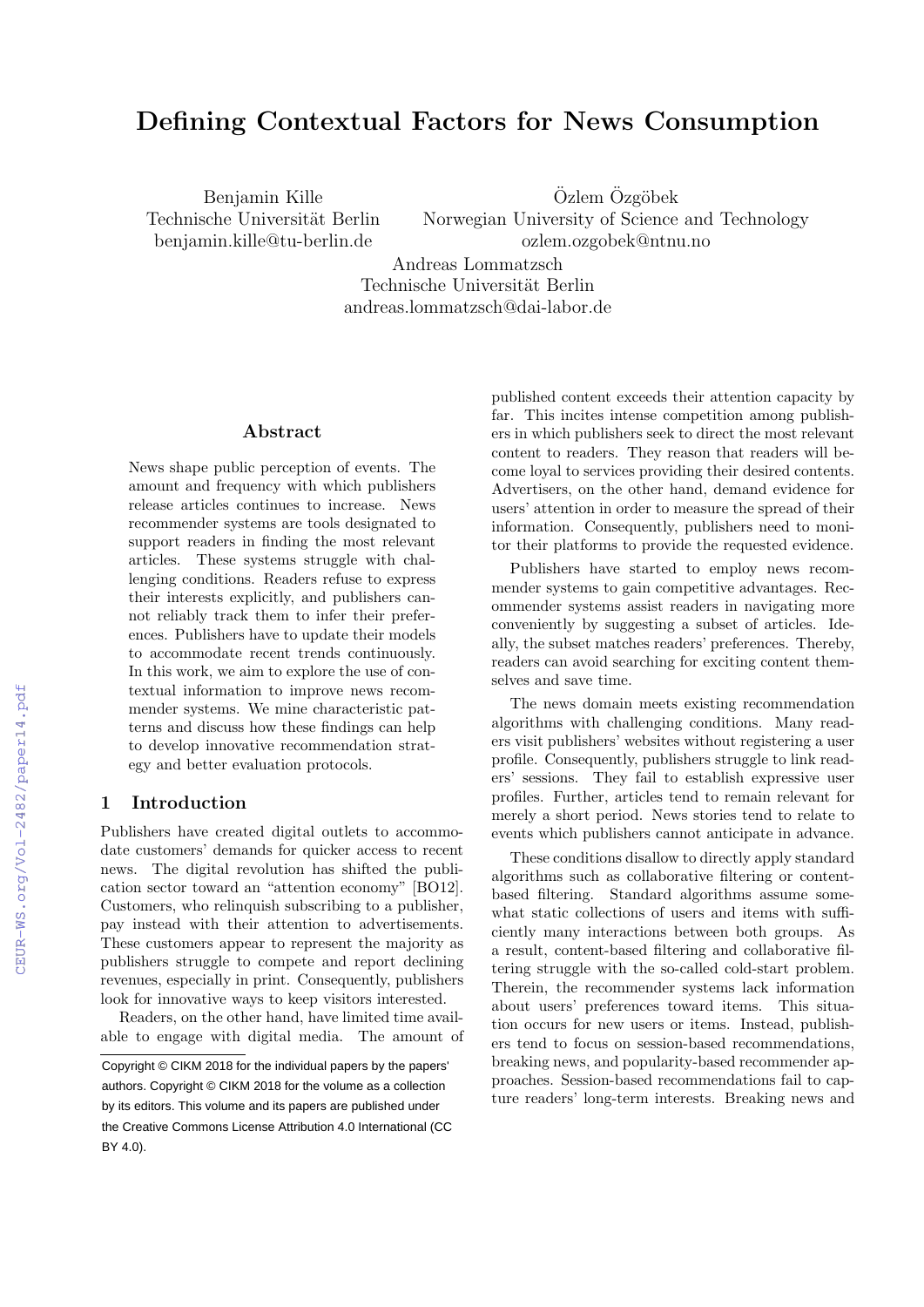popularity-based methods relinquish personalization in favor of simplicity.

In this paper, we analyze readers' engagement with news to determine the importance of contextual information. Contextual information, such as the device type, time, and day, gives us clues about users' contextual news reading behavior. Based on the results from these analyses we argue that publishers should pay more attention to contextual aspects.

Our findings support publishers to enhance their news recommendation systems. In particular, publishers can improve their evaluation practices to avoid suboptimal configurations. Publishers monitor the activity on their websites by recording event-based logfiles. They tend to conduct experiments in the form of  $A/B$  tests [KL17]. In these tests, the system randomly assigns users to groups and presents each group a fixed variation of the website. The websites may differ in style, layout, or content. We argue that publishers have to pay attention to contextual information to draw meaningful conclusions from their data. Specifically, publishers risk suboptimal configurations if user feedback correlates with contextual settings rather than the website.

This paper's remainder presents the following parts. Section 2 reviews existing approaches for news recommender systems. Section 3 dives deep into the contextual aspects of news engagement. Section 4 discusses the findings of our data analysis concerning the different news publishers. Section 5 concludes and indicates further directions for research on context-aware news recommender systems.

# 2 Related Work

Users' perception of items changes over time [SJNP12]. They may enjoy a particular item once but find it less valuable later on. Alternatively, the may like some items in specific circumstances. Context features describe circumstances in which users interact with items. Context-aware recommender systems use contextual data to provide more relevant recommendations. In [AT11], the authors discuss the context dimensions within a recommender system environment and how they change over time. Users' ongoing interactions with the system generate context information. Recommender systems use this information to enhance the instantaneous recommendations or user profiles. They include contextual information either via pre-filtering, post-filtering, or modeling. The approaches differ concerning the stage at which contextual information affects the recommendations. Pre-filtering introduces a set of recommendation models each of which serves a particular context. Post-filtering takes the recommenda-

tions and excludes items according to the context. Context modeling integrates contextual information into the recommendation models. Context-aware recommendations have entered a variety of domains including movies [KABO10, LA13, LWW15, GRST10], music  $[BKL+11, WRW12],$  locations  $[YSC+13],$ tourism [ZBM12], and apps [SKB+12].

The news domain confronts context-aware recommender systems with particular challenges. Accordingly, types and usage of contextual features have to be customized  $[OGE14, KJJ18]$ . The news domain experiences more dynamics than other domains. For instance, publishers keep extending the set of available items by adding new articles. In addition, users' interests rapidly change, and news recommender systems struggle to anticipate these changes. In [JNT10], the authors explain that users' current context affects their choice of news articles to read. Based on these findings, the authors of [LZYL14] propose a model which extends the user profile with contextual features. Recommender systems strive to consider both short-term and long-term reading interests. As a result, they build user profiles for both settings in an attempt to reflect shorter and more extended periods. Similarly, in  $[WZL+15]$ , the authors present a hybrid context-aware news recommender system which uses explicit and implicit indicators (e.g. location, ratings, and reading time) to calculate the users' long-term and short-term interests. Herein, capturing long-term preferences represents a significant challenge as systems struggle to recognize reoccurring visitors. In [CC09], the authors propose a semantic runtime context complementing the recommendation algorithm. Thereby, they ease matching user and item profiles. In addition, they point out that widely used contextual features including recently engage items, computing platforms, network conditions, the social and physical environment, as well as the location affect performance. Keeping the context information updated presents another challenge to news recommender systems. This is due to the domain's highly dynamic nature with publishers continuously releasing fresh content. In [GDF13], the authors propose a news recommender system based on context trees in order to establish a dynamically changing model. Context trees model sequences of news, topics, and topic distributions. They evolve following users' behavior and news trends. Context trees' structure facilitates responding quickly to incoming requests as paths usually involve only a few vertices. In [Lom14], the author introduces a context-aware ensemble for news recommendation. The ensemble blends different news recommendation algorithms. Simultaneously, the system records context-dependent performances. Subsequently, the ensemble can determine the best candidate algorithm for a given context.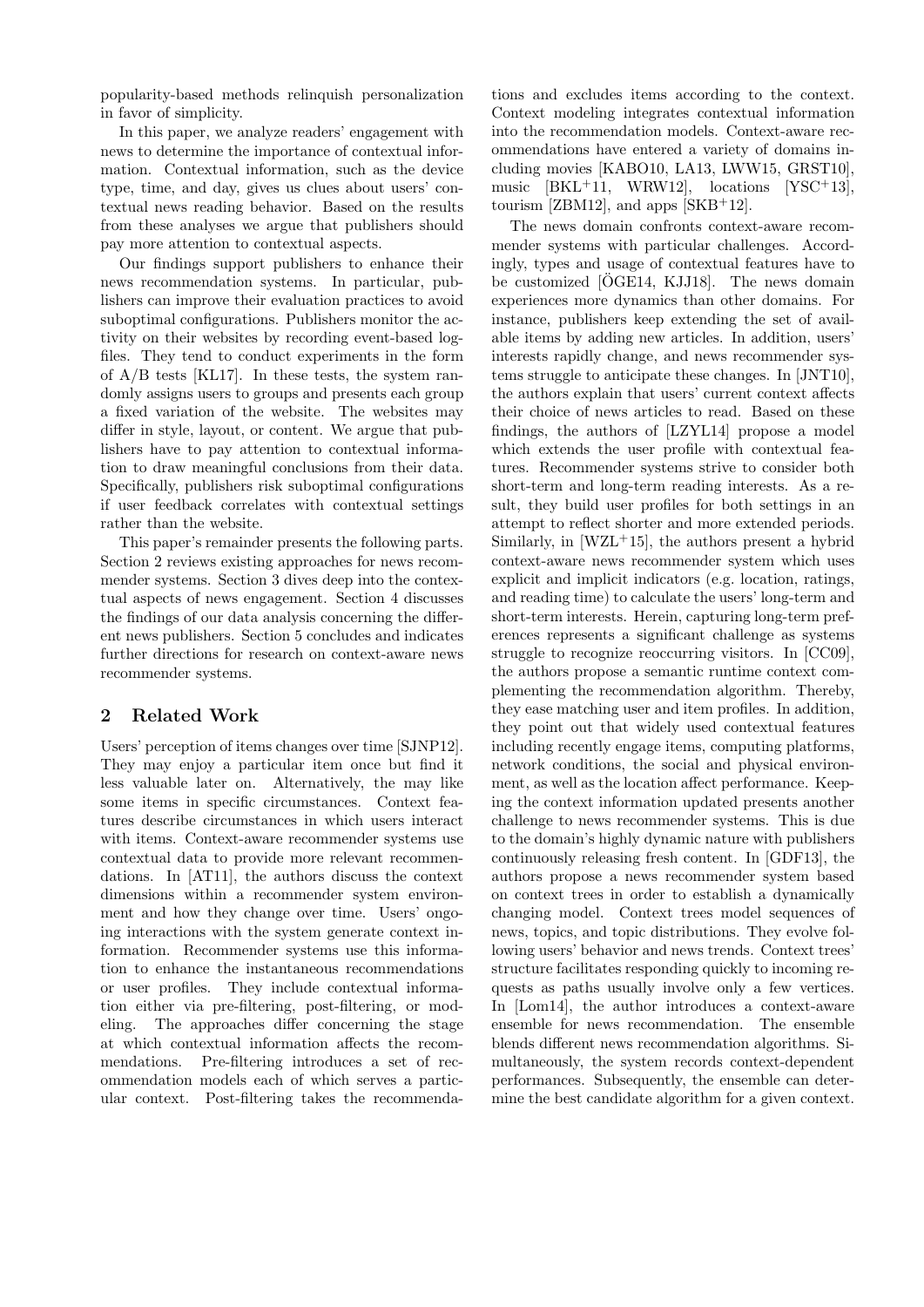The paper documents what publishers can gain by considering contextual aspects compared to a popularitybased baseline. In [SSZ18], the authors consider a session as the vehicle of a contextual setting. They argue that readers' interest in news depends on their current situation and propose a session-based news recommender system. The system integrates both collaborative and content-based filtering to create shortterm interest models. In [SKP13], the authors consider users' location as important contextual factor. They argue that users reading news on their mobile devices are interested more in the news concerning their local surroundings. Consequently, news recommender systems ought to emphasize articles related to close-by events to match the context. In [LSC+10], the authors have access to a broader set of features describing users and articles. The considered features including users' location and articles' categories. Having reduced the feature space's dimensionality, a contextual bandit algorithm consumes the data. The contextual bandit selects recommendation models in a context-dependent fashion.

The consideration of contextual factors is paramount when evaluating recommender algorithms  $[BBL+16]$ . Changing contextual features renders experimental results irreproducible. Hence, evaluation protocols for news recommender systems must consider context to avoid falling for suboptimal configurations.

Overall, the existing research shows that contextual features have a high influence on the performance of recommender systems. There is still a need for a better understanding of contextual factors in news recommender systems. In particular, research has yet to determine which contextual features matter in which domain.

### 3 Data Analysis

Understanding users' needs and habits is the key to provide suitable recommendations. We expect needs and habits to depend on the context such as the device type—desktop, mobile, or tablet—or the time and day. Users with limited time or browsing on mobile devices—with limited screen size to display articles might prefer short breaking news over long, detailed stories. Some topics may frequently appear at certain times. Groups of readers with similar taste may appear more concentrated at times, for example, readers may like to read sports news at the weekend more than weekdays.

Other contextual features can be taken into account for a more complex user behavior analysis. However, we think that these three contextual features are the most prevalent ones to start such an analysis. They are



Figure 1: Comparison of the relative proportions of impressions by publishers over the hour of day at weekends. Each curve refers to the relative proportion of impressions for a publisher, only considering impressions occurring on Saturdays and Sundays.

also the most common contextual information available in existing datasets that we can use without violating users' privacy. We will analyze each of these aspects by looking at log files in order to verify this assumption.

#### 3.1 Approach

Publishers record user engagement on their platforms based on the interaction amid browser and web server. The resulting log files show events along with the context in which they occurred. We analyze four publishers' log files. Three publishers are located in Germany; one is situated in Norway, see Table 1. Three publishers blend regional and general news, whereas one focuses on car-related news. Our analysis considers two contextual dimensions. First, we look at the time at which events took place. Therein, we distinguish between the daytime—measured as the hour of the day—and the weekday. Second, we investigate the kind of device used to read news articles. We consider desktops, mobile devices, and tablets. In addition, we explore how categories affect user engagement.

#### 3.2 Data Description

We introduce the data underpinning our analysis. The log files come from the websites of four publishers referred to as A, B, C, and D. Publisher A's data have been recorded in the time from January 1 to March 31, 2017. The remaining publishers' data have been recorded in March 2017. Whenever a reader has loaded an article from any of the publishers' websites, the system has appended a line to the log file. As a result, we obtain a list of impressions for each of the publish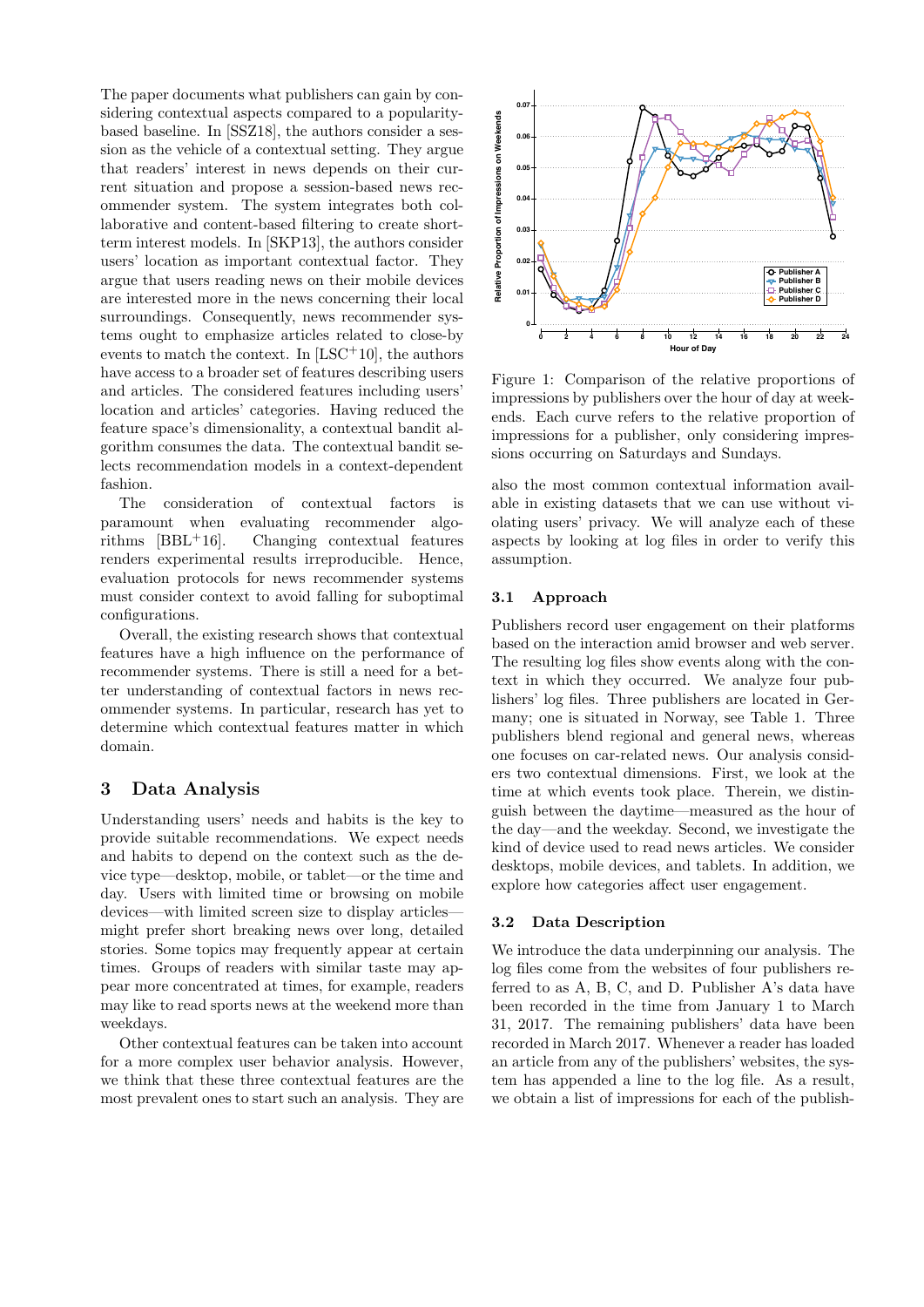ers. Each impression entails a timestamp from which we derive the hour of the day as well as the weekday. Besides, each impression expresses which kind of device had been used to access the news article. Table 2 shows the number as well as the proportion of impressions for each device. Table 3 shows the number and proportion of impressions by weekday.

#### 3.3 User Engagement

Users engage with websites in different ways. Publishers may look at what pages users decide to visit. We refer to this interaction as *impression*. Besides, users click on recommendations, dwell on pages, or write comments. We focus exclusively on impressions. We gauge users' engagement with publishers' services. Impressions occur in various contextual circumstances. We consider the choice of the device, the hour of the day, and weekday as dimensions.

Figure 5 encodes the user activity for various contexts in the form of a heat map. Each row consists of four heat maps linked to a particular kind of device. Each column refers to a particular publisher. The heat maps stretch the time dimensions hour of day and weekday. The colors encode the relative degree of activity in that particular configuration as explained by the legends on each heat map's right-hand side. In other words, the hotter the color, the more this particular context contributes to the overall activity.

All heat maps share one commonality. The nighttime throughout the week shows the lowest level of activity independent of the context or the publisher. The desktop usage tends to concentrate on usual working days. In contrast, at the weekends a smaller number of impressions originated from desktop devices. Tablets' activity appears primarily focused on the evenings with additional activity on the daytime on weekends. Mobile devices, such as smartphones, share this tendency. On the other hand, they spread additional activity throughout the daytime even on working days.

Figure 1 illustrates how publishers' weekend activity changes over the time of day. Again, the nighttime shows comparatively little activity. Still, in the afternoon the levels of activity show distinct patterns.

### 3.4 Publisher Activity

Publishers release news articles in a context-dependent fashion. Some stories allow journalists to prepare texts in advance. For instance, sport-related organizations, governmental bodies, and publicly traded companies announce schedules for competitions, votes, and shareholders' meetings. Other stories break unexpectedly such as natural catastrophes, traffic accidents, and celebrity deaths.

Figure 6 shows the times when publishers have added new articles. Two clocks refer to the hours of the day for three publishers. The number of new articles is color-coded according to the legend below. All publishers appear to add a large number of articles at night. This phenomenon is particularly striking for publisher D which appears to use the night exclusively to publish content. Publishers of car-related news generally deal with few breaking stories. The remaining publishers add new articles over the course of the day as well.

Figure 3 looks at the number of impressions for articles assigned to different categories. News concerning finance and health show a noticeable peak in the time between 1:00 p.m. and 2:00 p.m. Impressions appear to center around the noon with lesser peaks in the morning and afternoon. Figure 4 illustrates the number of articles published for different categories. Compared to the previous findings, the publications spread more evenly over the working hours. We observe two significant peaks between 10:00 a.m. and 11:00 a.m. as well as between 1:00 p.m. and 2:00 p.m. Figure 2 contrasts the previous illustrations. The ordinate depicts the number of impressions. The abscissa shows the number of articles published. The various categories are color-coded according to the legend. Aside from each point, the figure presents the average number of impressions for each published article. We observe that articles related to finance and health accumulate many more impressions as the remaining categories. Still, the relatively few articles published about literature attract relatively more impressions. Articles related to cars attract the fewest readers.

# 4 Discussion

Our analysis has shown that user engagement varies considerably with time, device, and publisher. Users hardly engage with news services at night. Working hours show users heavily using desktops in favor of tablets and mobile devices. Evenings and weekends tell a different story. Then, users engage more via mobile devices and tablets. We may expect different device usage over the course of the week and day due to readers' habits and lifestyles. Still, we need to pay attention to these differences to optimize our news recommender systems. We have observed variations among the readers located in different countries. Norwegian readers start reading news earlier in the morning compared to readers in Germany. Conversely, German readers stop later in the evening their exploration of the news landscape. These differences could be the result of culture and lifestyle. Furthermore, our analysis indicates that users' engagement differs between publishers based on the subject and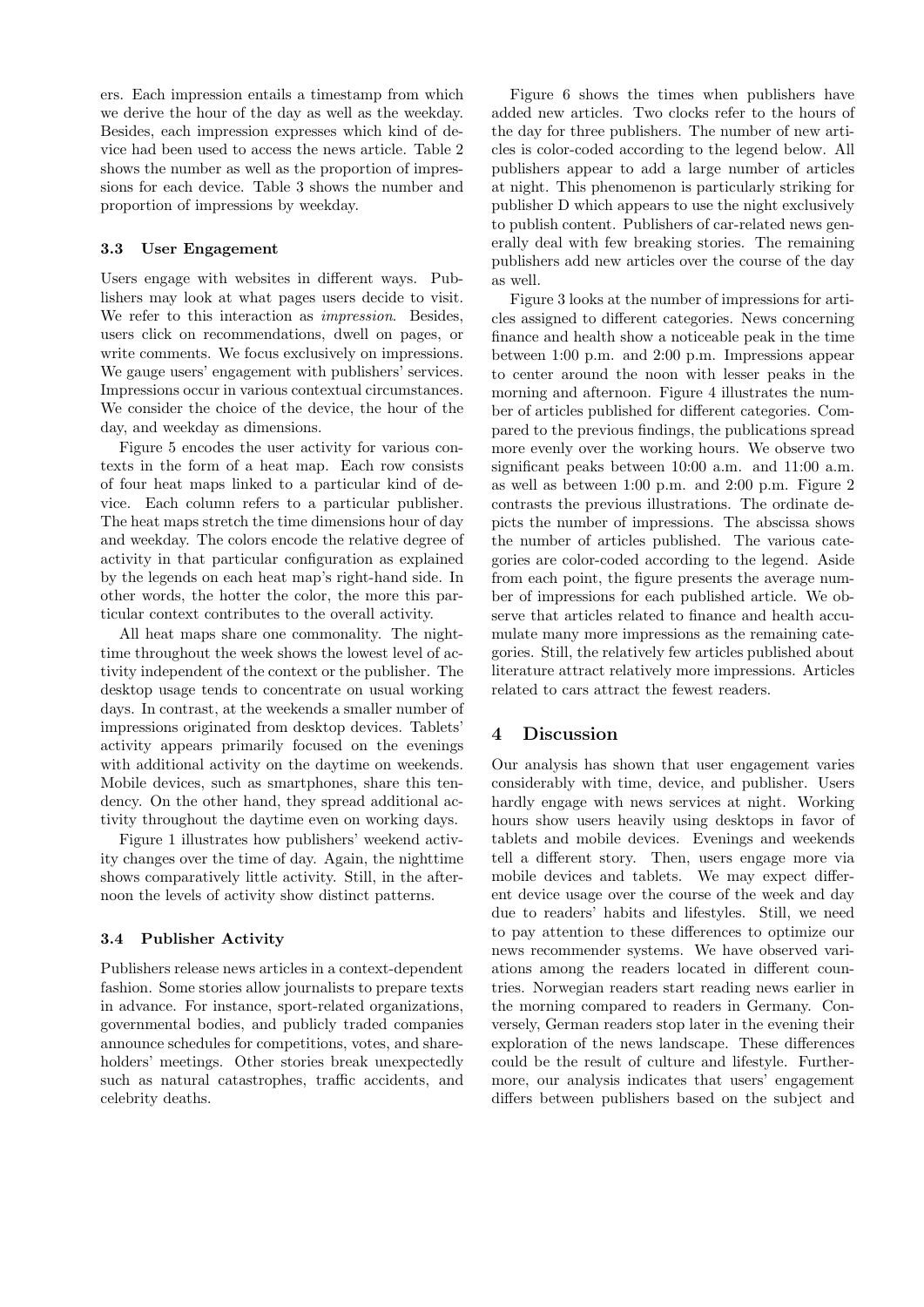Table 1: Publisher Description. The domain refers to the publishers' spectrum of topics. The location refers to the publishers' headquarters. The source refers to the data set's origin. The duration refers to the length of the period during which the data have been collected.

| Publisher Domain |                       | Location                           | Source             | Duration     |
|------------------|-----------------------|------------------------------------|--------------------|--------------|
| A                |                       | general & local Trondheim, Norway  | Adressa $[GZL+17]$ | three months |
| - B              |                       | general $\&$ local Berlin, Germany | NewsREEL [KHBH13]  | one month    |
| - C              |                       | general & local Cologne, Germany   | NewsREEL [KHBH13]  | one month    |
|                  | $\operatorname{cars}$ | Berlin, Germany                    | NewsREEL [KHBH13]  | one month    |

Table 2: Number and proportion of impressions by publisher and device. Publishers are listed as columns, whereas rows refer to devices. The bottom row shows the total number of impressions per publisher.

|               | Publisher A                |      |                            | Publisher B |                            | Publisher C |                            | Publisher D |  |
|---------------|----------------------------|------|----------------------------|-------------|----------------------------|-------------|----------------------------|-------------|--|
| <b>Device</b> | $\nu_{\text{impressions}}$ | %    | $\nu_{\text{impressions}}$ | %           | $\nu_{\text{impressions}}$ | %           | $\nu_{\text{impressions}}$ | %           |  |
| desktop       | 38 403 480                 | 33.8 | 5230237                    | 34.6        | 4 7 7 0 1 3 4              | 76.3        | 9 349 859                  | 41.4        |  |
| mobile        | 53906527                   | 47.5 | 8 2 9 3 0 8 1              | 54.9        | 139878                     | 2.2         | 10 603 232                 | 46.9        |  |
| tablet        | 21 269 688                 | 18.7 | 1 590 700                  | 10.5        | 1339766                    | 21.4        | 2640384                    | 11.7        |  |
|               | 113 579 695                |      | 15 114 018                 |             | 6 249 778                  |             | 22 593 475                 |             |  |

Table 3: Number and proportion of impressions by publisher and weekday. Publishers are listed as columns, whereas rows refer to weekdays. The bottom row shows the total number of impressions per publisher.

|           | Publisher A                |      |                            | Publisher B |                            | Publisher C |                            | Publisher D |  |
|-----------|----------------------------|------|----------------------------|-------------|----------------------------|-------------|----------------------------|-------------|--|
| Weekday   | $\nu_{\text{impressions}}$ | %    | $\nu_{\text{impressions}}$ | $\%$        | $\nu_{\text{impressions}}$ | $\%$        | $\nu_{\text{impressions}}$ | %           |  |
| Monday    | 17326061                   | 15.3 | 1968745                    | 13.0        | 954698                     | 15.3        | 3 141 987                  | 13.9        |  |
| Tuesday   | 17574750                   | 15.5 | 2322038                    | 15.4        | 958494                     | 15.3        | 3041217                    | 13.5        |  |
| Wednesday | 17664762                   | 15.6 | 2511516                    | $16.6\,$    | 1 1 4 6 2 9 6              | 18.3        | 3684470                    | 16.3        |  |
| Thursday  | 17076853                   | 15.0 | 2576185                    | 17.0        | 1 1 2 1 8 1 2              | 17.9        | 3525732                    | 15.6        |  |
| Friday    | 16 128 126                 | 14.2 | 2 367 162                  | 15.7        | 975581                     | 15.6        | 3421870                    | 15.1        |  |
| Saturday  | 12522288                   | 11.0 | 1627104                    | 10.8        | 521625                     | 8.3         | 2762025                    | 12.2        |  |
| Sunday    | 15286855                   | 13.5 | 1741268                    | 11.5        | 571271                     | 9.1         | 3016174                    | 13.5        |  |
| Σ         | 113 579 695                |      | 15 114 018                 |             | 6 249 778                  |             | 22 593 475                 |             |  |



Figure 2: Relation of number of articles published and number of impressions for the categories of publisher C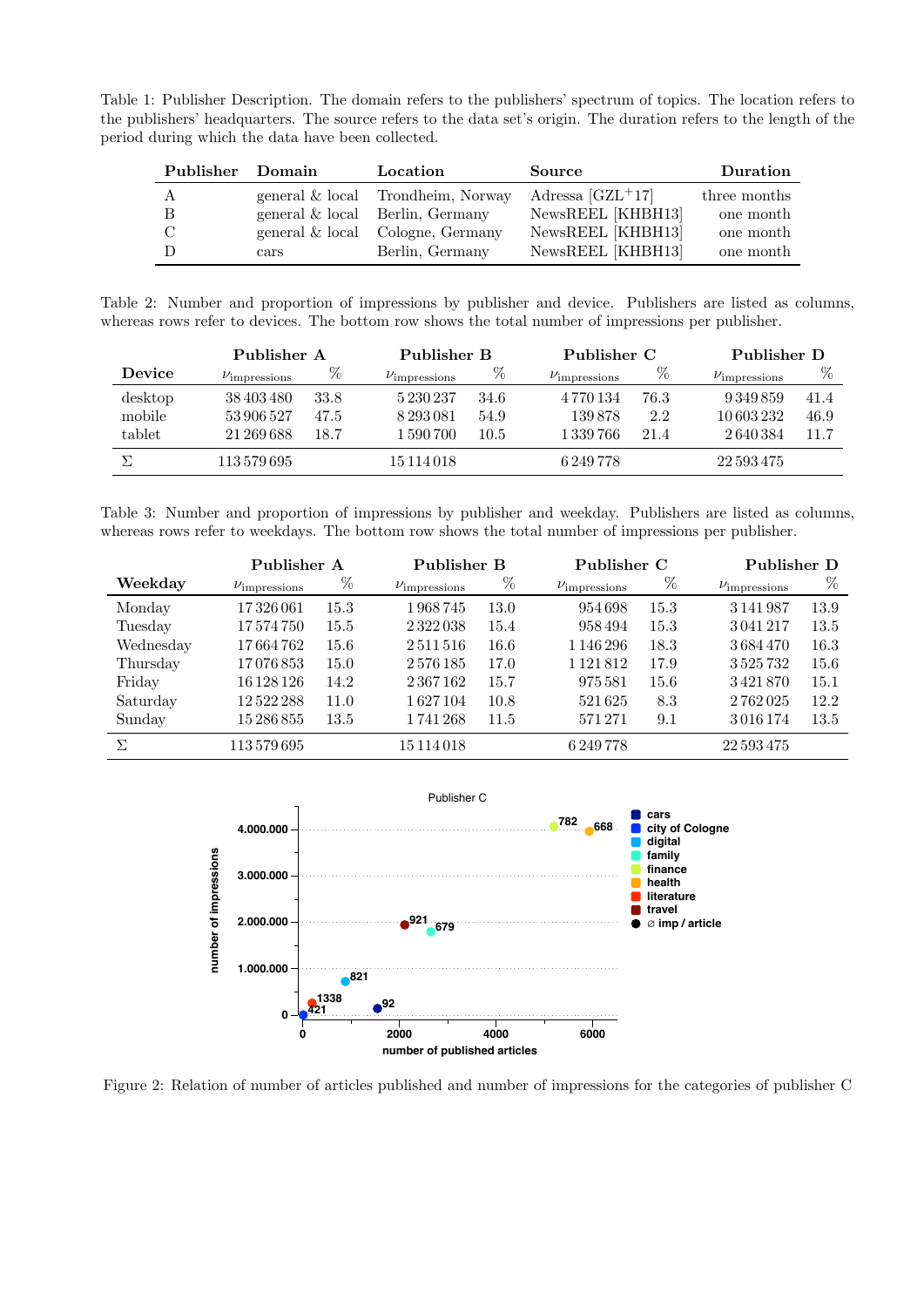

Figure 3: Number of impressions by category for publisher C.



Figure 4: Number of articles published by category for publisher C.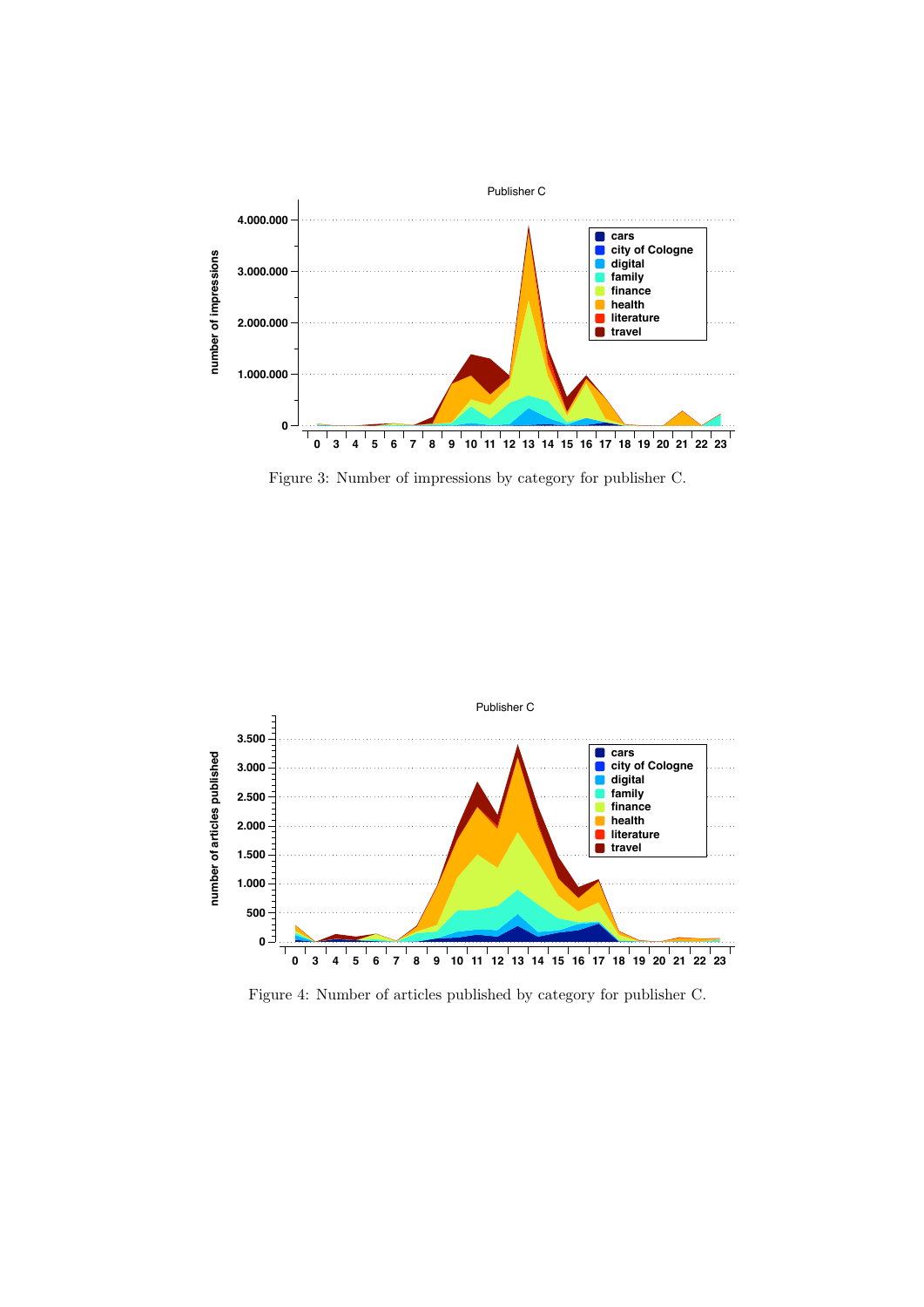

Figure 5: Heat maps showing user activity by device, daytime, and weekday. Each row contains four heat maps related to a specific device. Each column contains three heat maps related to a particular publisher. The number of impressions is color-coded according to the legends on each heat maps right-hand side. The number of impressions in total for the context, or the pair of publisher and device, is shown below the legend.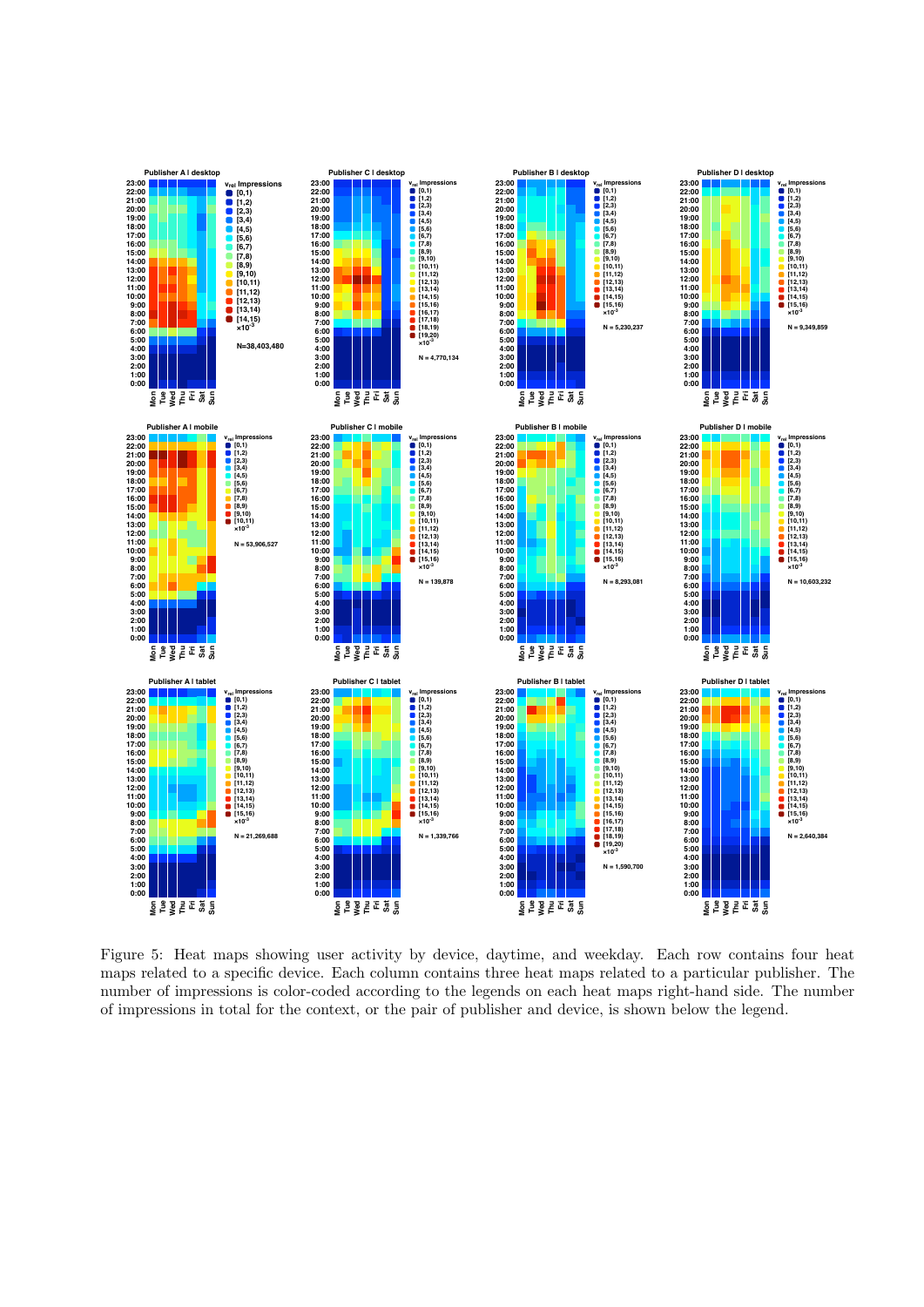

Figure 6: Illustration of the daytime when publishers release articles. For three publishers, each column presents two clocks. The clocks color-code the proportion of articles released over the course of half a day.

type. Topic-specific publishers, such as publisher D, exhibit markedly different engagement patterns compared to general news outlets. As a result, publishers need to pay close attention to their reader base and adapt to their particular needs. Especially, publishers must guarantee that new stories become available before the majority of readers engages the service. Transferring knowledge from different domains represents a challenge. We cannot reliably track users engaging with different publishers. Hence, we struggle to establish links between articles which suitably complement one another.

In addition, our analysis has shown that publishers release articles with varying schedules. Publishers can prepare stories about anticipated events or opinions. News recommender systems have to adapt to situations with radically changing item collections. On the one hand, a push of many prepared stories at night adds uncertainty to the story selection. On the other hand, breaking news stories attract a majority of attention. Publishers may rely heavily on A/B testing protocols to optimize their recommendation services. These evaluation tools monitor the behavior of disjoint groups of users each of which experiences a different system configuration. The longer the data gathering progresses, the more the contextual patterns fade. Hence, publishers optimize their systems for the most wide-spread contexts and abandon potential gains attainable by more fine-grained contextual analyses. Instead, our analysis suggests monitoring user behavior

and determining groups with similar preferences. This opens up the opportunity to introduce a low-level personalization which also respects users' anonymity and privacy. Moreover, publishers seek to maximize longterm business goals. Some publishers have managed to establish a large enough group of subscribed users to cover their costs. For them, adding subscribers takes precedence over short-term user engagement. Publishers need to align their recommendation strategies to their business goals. Consequently, recommendation algorithms face different challenges depending on the context. Tuning the recommendation algorithm to users' needs promises to help in achieving long-term goals. Presenting shorter articles on mobile devices and topics popular in particular contexts, represent two directions publishers could turn. Additionally, publishers ought to consider contextual differences as they internationalize their services. Our analysis indicates that culture and lifestyle affect readers' perception of recommendations. Consequently, publishers need to take into account their recommendations' destination.

# 5 Conclusion and Future Work

Publishers operate in dynamic, digital environments. They compete for the attention of users to monetize their content. News recommender systems facilitate readers' access to information. As a result, publishers continue to optimize their recommendations. Our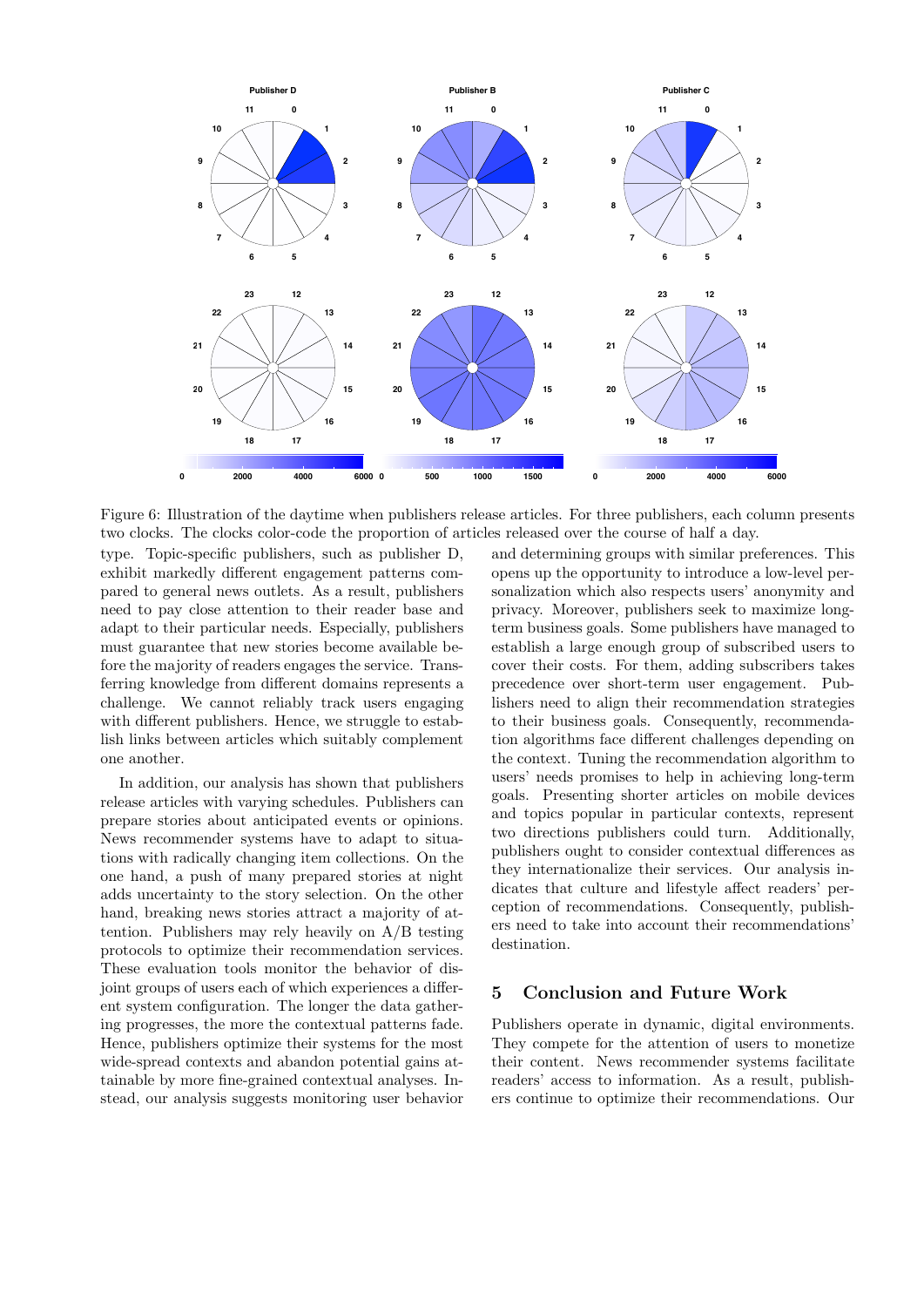analysis has shown that readers' engagement varies considerably in between contextual settings. We have considered the time and device as contextual dimensions. This kind of engagement reflects readers' daily routines. We have observed negligible activity at night, mostly desktop usage on working hours, and mobile device usage in the evenings and on weekends. Publishers release schedules vary considerably. Prepared articles emerge in the night while stories related to breaking events enter irregularly. The example of publisher D shows that news categories differ in popularity. Besides, the categories' popularity changes over the course of the day.

We see multiple directions to extend this line of thought. Publishers ought to devise methods to introduce context-awareness to their systems. Conducting user studies yields clearer insight into readers' requirements. Alternatively, publishers could extend A/B testing to encompass longer periods and simultaneously monitor contextual features. Further analysis of contextual reader engagement could include additional publishers to verify the discussed results. Establishing publisher-specific recommendations demands a more in-depth analysis of contextual information and readers' behavior.

# References

- [AT11] Gediminas Adomavicius and Alexander Tuzhilin. Context-aware recommender systems. In Francesco Ricci, Lior Rokach, Bracha Shapira, and Paul B. Kantor, editors, Recommender Systems Handbook, pages 217–253. Springer, 2011.
- $[BBL<sup>+</sup>16]$  Jöran Beel, Corinna Breitinger, Stefan Langer, Andreas Lommatzsch, and Bela Gipp. Towards reproducibility in recommender-systems research. User Model. User-Adapt. Interact., 26(1):69– 101, 2016.
- [BKL+11] Linas Baltrunas, Marius Kaminskas, Bernd Ludwig, Omar Moling, Francesco Ricci, Aykan Aydin, Karl-Heinz Lüke, and Roland Schwaiger. Incarmusic: Contextaware music recommendations in a car. In International Conference on Electronic Commerce and Web Technologies, pages 89–100. Springer, 2011.
- [BO12] Erik Brynjolfsson and JooHee Oh. The attention economy: Measuring the value of free digital services on the internet. In ICIS. Association for Information Systems, 2012.
- [CC09] Iván Cantador and Pablo Castells. Semantic contextualisation in a news recommender system. Workshop on Context-Aware Recommender Systems, 2009.
- [GDF13] Florent Garcin, Christos Dimitrakakis, and Boi Faltings. Personalized news recommendation with context trees. In  $RecSus$ , pages 105–112, New York, 2013. ACM Press.
- [GRST10] Zeno Gantner, Steffen Rendle, and Lars Schmidt-Thieme. Factorization models for context-/time-aware movie recommendations. In Proceedings of the Workshop on Context-Aware Movie Recommendation, pages 14–19. ACM, 2010.
- $[GZL+17]$  Jon Atle Gulla, Lemei Zhang, Peng Liu,  $\ddot{O}$ zlem  $\ddot{O}$ zgöbek, and Xiaomeng Su. The adressa dataset for news recommendation. In Proceedings of the International Conference on Web Intelligence, pages 1042– 1048. ACM, 2017.
- [JNT10] Jeremy Jancsary, Friedrich Neubarth, and Harald Trost. Towards context-aware personalization and a broad perspective on the semantics of news articles. In Proceedings of the Fourth ACM Conference on Recommender Systems, RecSys '10, pages 289– 292, New York, 2010. ACM.
- [KABO10] Alexandros Karatzoglou, Xavier Amatriain, Linas Baltrunas, and Nuria Oliver. Multiverse recommendation: n-dimensional tensor factorization for context-aware collaborative filtering. In Proceedings of the fourth ACM conference on Recommender systems, pages 79–86. ACM, 2010.
- [KHBH13] Benjamin Kille, Frank Hopfgartner, Torben Brodt, and Tobias Heintz. The plista dataset. In Proceedings of the 2013 International News Recommender Systems Workshop and Challenge, pages 16–23. ACM, 2013.
- [KJJ18] Mozhgan Karimi, Dietmar Jannach, and Michael Jugovac. News recommender systems - Survey and roads ahead. Information Processing and Management, 2018.
- [KL17] Ron Kohavi and Roger Longbotham. Online controlled experiments and a/b testing. In Encyclopedia of Machine Learning and Data Mining, pages 922–929. Springer, 2017.